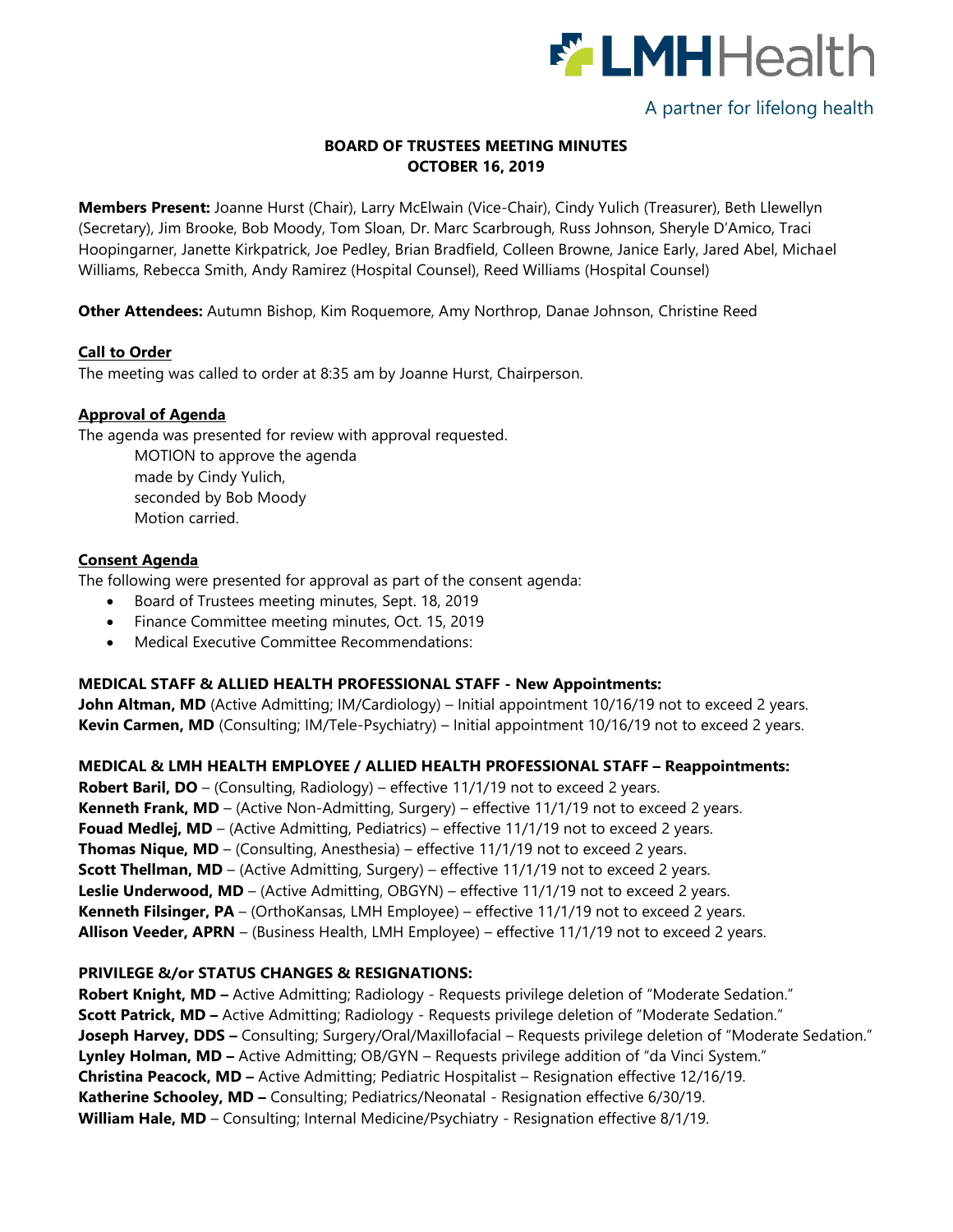

**Bryce Scott, CRNA** – AHP; Lawrence Anesthesia - Resignation effective 8/31/19. MOTION to approve the consent agenda made by Larry McElwain, seconded by Tom Sloan. Motion carried.

### **Chairperson of the Board Report**

 Joanne Hurst reported that Mayor Larson will make an appointment to one of the open Trustee positions in November and will wait until after the election to make the second appointment.

#### **CEO and Executive Team Report**

- **CEO Report:** Russ Johnson reported on the following:
	- o Effort underway to refocus on HRO work and how LMH Health can do better at integrating it into all areas of the hospital.
	- o The leadership team is currently working on the 2020 budget. Given the challenges in healthcare and reductions in reimbursement rates, the team is looking at how the hospital can remain competitive in the market with employee pay. The leadership team is also preparing staff and management on how to navigate the need to lower operating cost and how to use our Lean tools to do this.
- **Physician Enterprise Report:** Sheryle D'Amico, VP Physician Enterprise, provided the committee with a high-level review of accomplishments of her teams for the year as well as the initiatives she has planned for 2020.
	- $\circ$  Discussion followed about the hospital's efforts surrounding a regional approach to orthopedics and sports medicine care.
- **2020 Budget and Financial action plan:** Joe Pedley, VP and CFO, provided the board with an overview of the work that is being done to prepare the 2020 budget and respond to the financial implications from 2019.

#### **LMH Health Foundation Report**

- Joanne Hurst reported on the recent LMH Health Foundation Board meeting. Topics that the board discussed included:
	- o The history and current state of Help and Healing Support
	- o East Heights Family Care Clinic: More than \$291,000 of donor support will fund clinic renovations and operations, ensuring LMH Health can provide an increased level of care in East Lawrence and the surrounding areas.
	- o Rock the Block Kick Cancer: The annual oncology fundraiser, will be held this Friday at Dale Willey Automotive from 6-10 pm. Tickets are still available, and proceeds will provide immediate and long-term funding for oncology patients and programs, as well as mammograms and prostate cancer screenings for patients unable to afford them otherwise.

#### **Open Discussion**

- **Virtual Nursing Program:** The committee discussed the efforts underway to evaluate if the hospital can utilize virtual nursing for sitters.
- **Help and Healing support for mammograms:** The committee discussed the programs in place to help support mammograms and screenings for community members who might not be able to afford them. The LMH Health Foundation will provide additional information to the Board about support options.